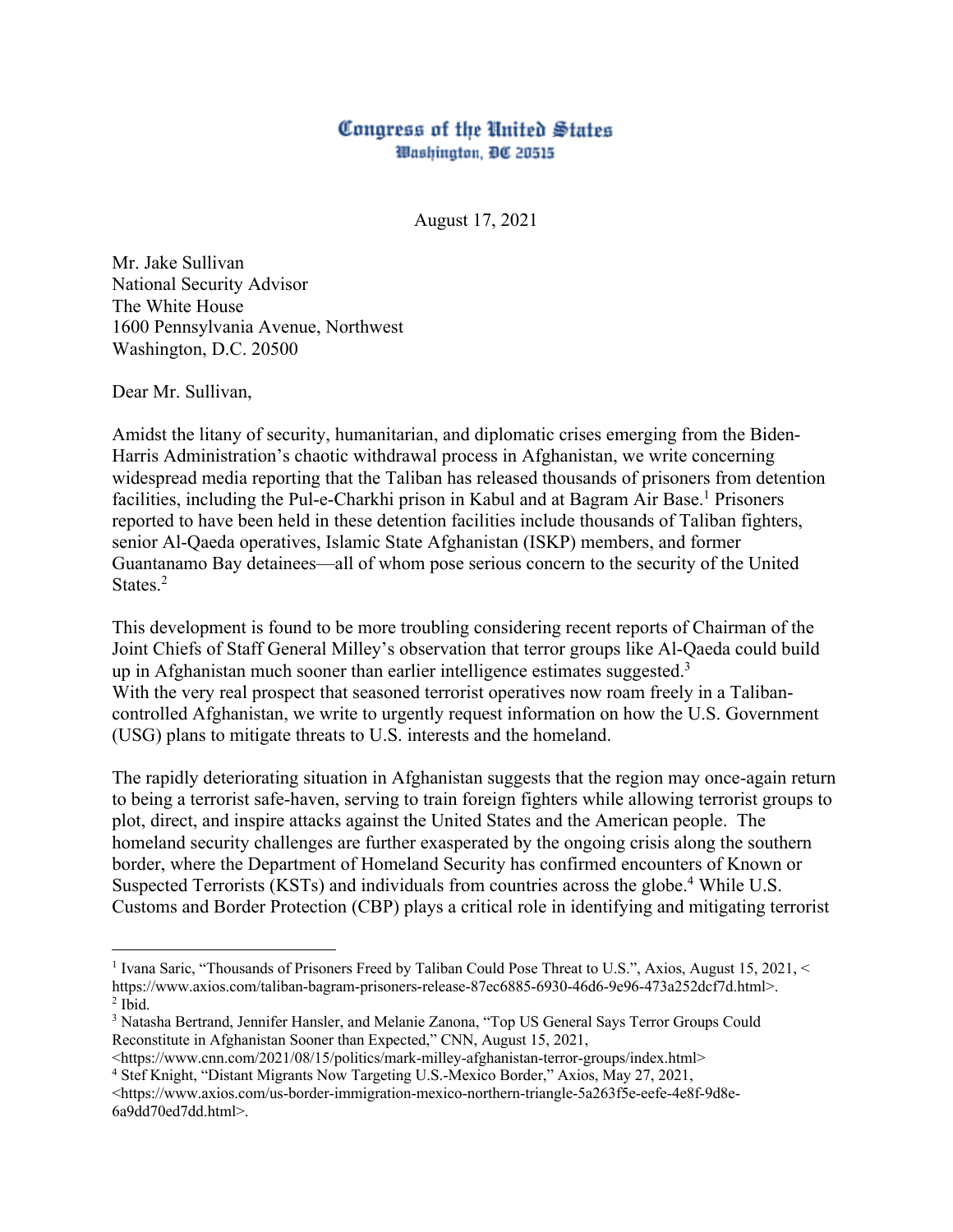travel, the agency is currently strapped for resources as it manages the fallout from the Administration's disastrous border policies. This troubling reality was recently underscored by the outgoing Chief of the U.S. Border Patrol, who stated unequivocally that "Unprecedented numbers of known or suspected terrorists have crossed the southern border in recent months."5

In order to inform our oversight efforts in support of U.S. national and homeland security, we ask for answers to the following questions no later than August 20, 2021:

- 1. Does the USG have access to census information related to prisoners formerly held at detention facilities in Afghanistan where high-risk detainees were held? If so, what level of confidence exists as to the accuracy of such data?
- 2. What efforts, if any, are being undertaken to identify and track released prisoners from detention facilities who may pose a threat to U.S. interests or the U.S. homeland?
- 3. Is the USG aware of any recently-released individuals held at Afghan detention facilities who were previously involved in terrorist plotting against the United States? If so, please describe who, how many, and in what terrorist activities they engaged.
- 4. What options exist to prevent released prisoners with terror-affiliations from contributing to the build-up of al Qaeda or other terror groups in Afghanistan or traveling abroad to engage in acts of terrorism?
- 5. What steps, if any, are being taken by CBP's National Targeting Center to track and mitigate potential travel by foreign fighters and other terrorist operatives emanating from Afghanistan?
- 6. Please describe information sharing efforts, to the extent they exist, among the Intelligence Community, CBP, and Immigration and Customs Enforcement related to the travel of watchlisted individuals seeking to exploit vulnerabilities along the southwest border.
- 7. What steps, if any, has the USG taken to match or add individuals held at Pul-e-Charkhi or other facilities to the Terror Screening Database in order to ensure adequate vetting should any released prisoners attempt to travel internationally?
- 8. How can DHS leverage existing assets, such as BITMAP, to support other federal agencies, state and local law enforcement, as well as partner nations throughout the Western Hemisphere to identify and track KSTs?

As the American people prepare to mark the 20<sup>th</sup> anniversary of the terrorist attacks of September 11, 2001, we are soberly reminded of the dangers posed to the homeland by threats borne out of terror safe havens, like Afghanistan.

<sup>5</sup> Anna Giaritelli, "Suspected Terrorists Crossing Border 'At a Level We Have Never Seen Before,' Outgoing Border Patrol Chief Says," *Washington Examiner*, <https://www.washingtonexaminer.com/news/border-patrolchief-suspected-terrorists-coming-across-southern-border>.